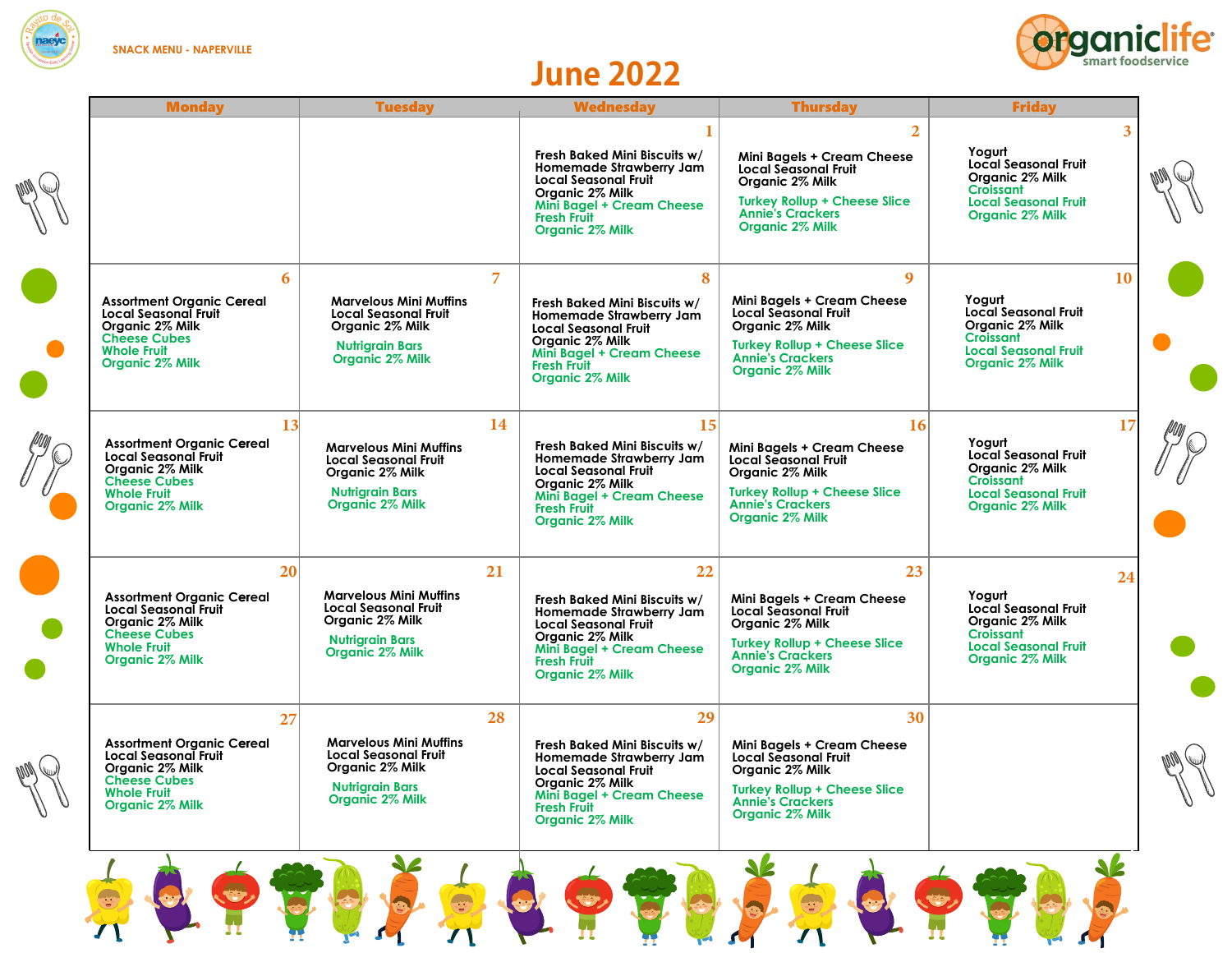

## **July 2022**



|                     | <b>Monday</b>                                                             | <b>Tuesday</b>                                   | <b>Wednesday</b>                                                                                                | <b>Thursday</b>                                                                                   | <b>Friday</b>                                                             |    |
|---------------------|---------------------------------------------------------------------------|--------------------------------------------------|-----------------------------------------------------------------------------------------------------------------|---------------------------------------------------------------------------------------------------|---------------------------------------------------------------------------|----|
|                     |                                                                           |                                                  |                                                                                                                 |                                                                                                   | <b>Croissant</b><br><b>Local Seasonal Fruit</b><br>Organic 2% Milk        |    |
|                     | <b>Cheese Cubes</b><br><b>Whole Fruit</b><br>Organic 2% Milk              | 4<br><b>Nutrigrain Bars</b><br>Organic 2% Milk   | 5<br>6<br><b>Mini Bagel + Cream Cheese</b><br><b>Fresh Fruit</b><br><b>Organic 2% Milk</b>                      | $\mathbf{7}$<br><b>Turkey Rollup + Cheese Slice</b><br><b>Annie's Crackers</b><br>Organic 2% Milk | Croissant<br><b>Local Seasonal Fruit</b><br>Organic 2% Milk               | 8  |
|                     | 11<br><b>Cheese Cubes</b><br><b>Whole Fruit</b><br>Organic 2% Milk        | <b>Nutrigrain Bars</b><br>Organic 2% Milk        | 13 <sup>°</sup><br>12 <sup>2</sup><br><b>Mini Bagel + Cream Cheese</b><br><b>Fresh Fruit</b><br>Organic 2% Milk | 14<br><b>Turkey Rollup + Cheese Slice</b><br><b>Annie's Crackers</b><br><b>Organic 2% Milk</b>    | <b>Croissant</b><br><b>Local Seasonal Fruit</b><br>Organic 2% Milk        | 15 |
|                     | 18<br><b>Cheese Cubes</b><br><b>Whole Fruit</b><br>Organic 2% Milk        | <b>Nutrigrain Bars</b><br><b>Organic 2% Milk</b> | 19<br>20<br><b>Mini Bagel + Cream Cheese</b><br><b>Fresh Fruit</b><br><b>Organic 2% Milk</b>                    | 21<br><b>Turkey Rollup + Cheese Slice</b><br><b>Annie's Crackers</b><br><b>Organic 2% Milk</b>    | <b>Croissant</b><br><b>Local Seasonal Fruit</b><br><b>Organic 2% Milk</b> | 22 |
| <b>Read Charles</b> | 25<br><b>Cheese Cubes</b><br><b>Whole Fruit</b><br><b>Organic 2% Milk</b> | <b>Nutrigrain Bars</b><br>Organic 2% Milk        | 26<br>27<br><b>Mini Bagel + Cream Cheese</b><br><b>Fresh Fruit</b><br>Organic 2% Milk                           | 28<br><b>Turkey Rollup + Cheese Slice</b><br><b>Annie's Crackers</b><br><b>Organic 2% Milk</b>    | Croissant<br><b>Local Seasonal Fruit</b><br>Organic 2% Milk               | 29 |